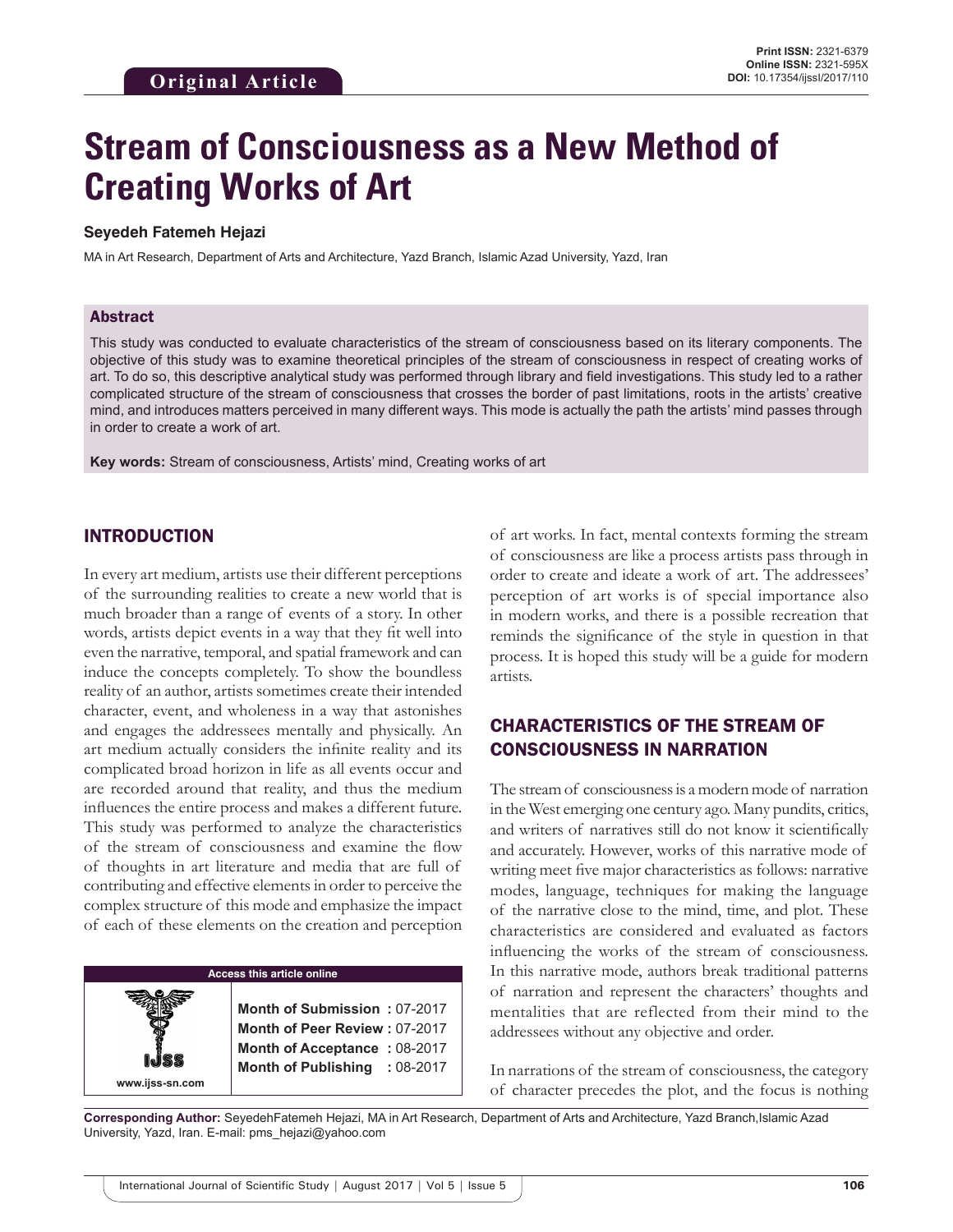but the character and its incompleteness, the diverse levels of unconscious and semiconscious mind, and outflow of ambiguous disordered desires, feelings, and emotions (Forster, 1974, 51-67). Moreover, authors focalize the narrative in the mind of characters as initial actors of the narration and leave the scene in order to use the narration as a means of making readers who are secondary actors interpret the narrative. These narrative modes of which the major characteristic is the outward inconsistency are characterized by the absence of the author as an interpreter and descriptor of the narration (Loiyd, 2001, 11-13).

One of the highly common modes of the stream of consciousness is the interior monologue representing the characters' uttered inner and emotional experiences in different levels of mind, at the pre-speech level. The assumption in the direct monologue is that authors are not present, and characters' inner experiences are transferred to the addressees directly from their mind. However, authors are present in the narration in the indirect monologue and move along with the interior monologue of characters. In this way, they transfer characters' mentalities to the readers. In this mode, authors as omniscient narrators also transfer the contents with their own language from the third-person perspective and rarely from the secondperson perspective as if the contents were quoted directly from characters' mind.

Another narrative mode is that characters tell their thoughts and feelings to themselves in order to make others aware of their intentions. This mode, which is called soliloquy, contributes to the plot of the story besides introducing the characters' mental characteristics to the readers. Authors of stories of the stream of consciousness distinguish different modes through using a variety of typographic signs or letters that they feel necessary for direct induction of an interior monologue. The use of these modes actually makes the language of stories closer to the language and atmosphere of the mind and induces the breaks and inconsistencies more favorably. However, it should be noted that this mode is sometimes used to emphasize the important changes in the perspective, space, time, and the depth of mentalities (Bayat, 2011, 114-119).

Linguistic techniques used in this narrative mode to reflect the mental processes are accomplished within poetry and lyrical elements. According to Jakobson, mental processes make use of mechanisms of selection and substitution and integration and combination, that is, metaphor and trope (Jakobson, 2001, 115-121). All these elements are used in stories of the stream of consciousness to make the language of stories closer to the language of mind. Furthermore, the use of these figuratives increases the linguistic ambiguity of these works. Authors of the stream of consciousness actually consider both metaphor and trope when creating monologues. Due to the fact that metaphor is based on similarities between elements and their concepts and aesthetic aspects, however, metaphor has been used in narrations more than trope has, and this makes the language of stories closer to the poetry. These figuratives, mostly trope, are used in the film industry more widely.

Stories of the stream of consciousness are dependent on the free association mechanism although authors may use free associations with their own simplicity or complexity. Associations can be considered as a kind of mental process in which individuals relate thoughts, words, feelings, and concepts to one another if they have such a potential. The capability to recall them is achieved from similarity, simultaneity, or other relationships. The significant point is that what comes to the mind through associations is directly related to the individuals' life, past, and experiences.

Stories following this narrative mode approach the time concept in a special way as they eliminate the past and future in order to obtain an intuitive discovery of the present time. In this respect, succession and continuity of time are replaced with memories in the mind of characters; memories that mix the past, present, and future totally. The stories' characters face with the real time on one hand, which is the conventional assumption of time regularly set as minutes and seconds and influences all characters' acts, motions, and behaviors and face with the true time on the other hand, which is more important for them, at deeper levels of their mind where the narrative focuses. The true time is that individuals are aware of in their own consciousness when contemplating and the pure memory that is an intuitive power and contributes to the storage of the entire individuals' past (Bayat, 2011, 21-123).

Times of revelation in such stories and even other varieties appearing as a result of a simple spark accelerate the perception and consciousness. This phenomenon is called epiphany. At such times, characters actually achieve a perception of their surrounding truths and affairs that affects their ideology (Edel, 1988, 130). After the above glance at characteristics of the stream of consciousness, it should be noted that this narrative mode was developed in Iran following its formation in the West, and Iranian writers have tried to create works compatible with this mode.

# THE STREAM OF CONSCIOUSNESS AS A METHOD FOR CREATING WORKS OF ART

The human mind has multiple different qualities, and all events surrounding the humans always exist in their mind's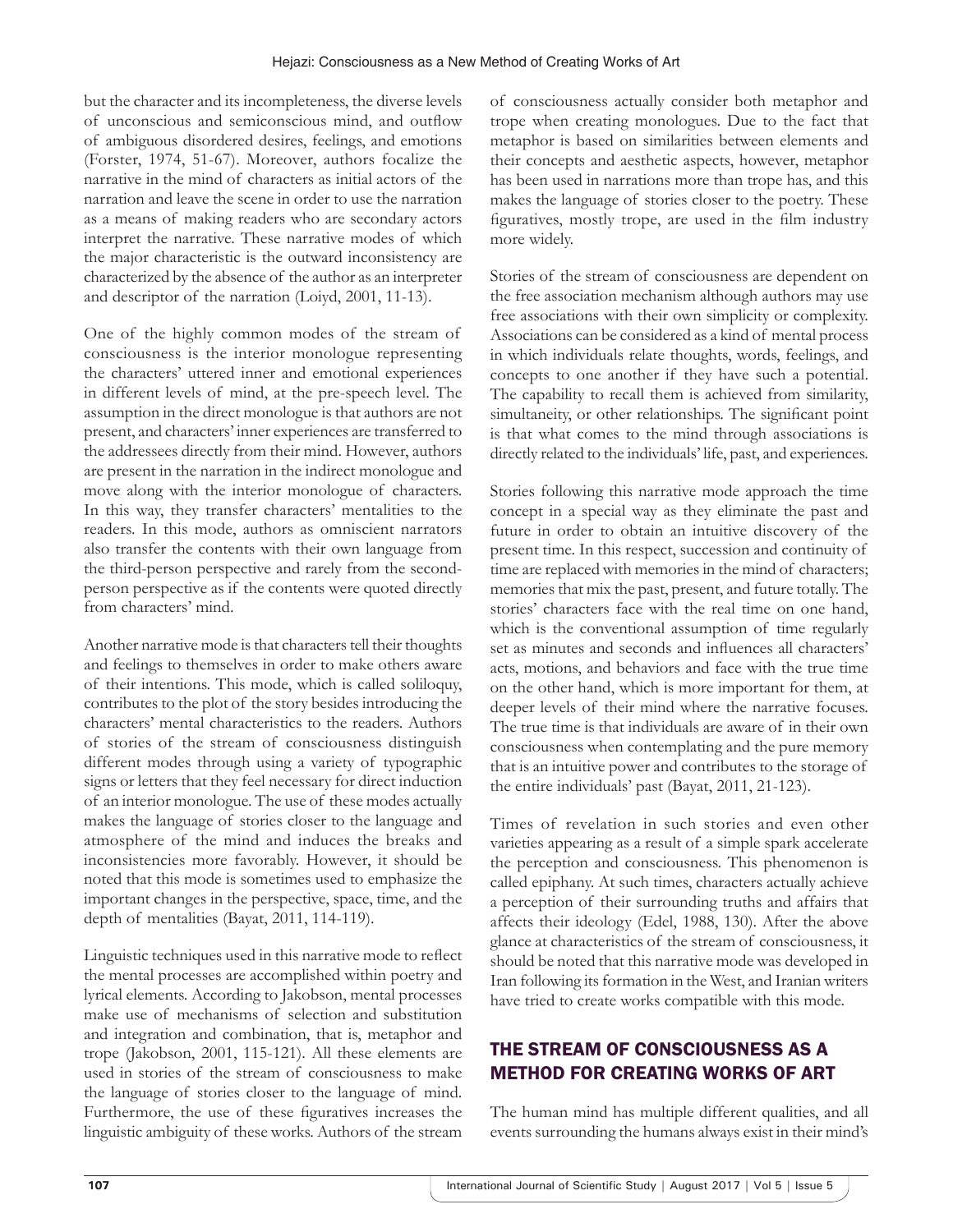layers and constantly affect their reactions and behaviors. It is actually better to say that humans' consciousness is a combination of their experiences from the past up to the present, and these experiences are changing continuously and do not stay the same. In this respect, inspirations or the smooth flow of ideas in mind occur out of those lived experiences.

Therefore, the art may result from the recovery, continuity, and integrity of mind and consciousness of the past to which forces are exerted from a direction and thus changes constantly.

Considering that there are five major characteristics for this narrative mode in literature, the author describes how the stream of creating works of art is formed on the basis of the mentioned components.In all works of art, narrators are usually one individual or a group of individuals who deem the rules of their society or surrounding invalid or somehow in conflict with their ideas although they are bound to those rules. Artists themselves determine the criterion for this judgment.The modernist viewpoint governing this narrative mode makes artists of other arts not to explicate and reflect like a mirror although they make much effort to clarify their work. Such a force is actually applied on the artists' mind unconsciously; however, there is a possible prevention leading to non-occurrence of pure creativity.

In narrations, authors focalize the narrative in the characters' mind, whilst in other works of art, artists stand like a shadow and without an intermediary, appear as the initial actor, and eventually communicate with the addressees through the narrative represented in their work. In fact, writers determine characters in narrations and explain the story from the perspective of characters' mind. In works of art, however, artists make another self in order to be able to treat their intended subject purer than ever and go out of their self-made constraints and frameworks to some extent.

In the course of creating any work of visual art, creativity takes place through open horizons and different layers, and creators of these works themselves are not present and instead have the addresses interpret and describe the content. The creation of works and then the assumption of any interpretation and meaning for every art content happen through new experiences, and thus, the development of different actors in artists' mind results in a broad conceptual spectrum.

In this process, artists express their inner emotional experiences continuously. This happens in levels of the brain not reaching the communication areas, that is,

writing or speaking. Moreover, this mental process seems completely unadorned and sometimes illogical in those layers as there is no chronological order, discipline, logic, or censorship, and thus, no specific content can be presented in this situation. It is actually the baseline of a mental process that occurs for the purpose of ideation and creation in the present time and should become perfect and mature in next procedures in the artists' mind.

More clearly speaking, the interior monologue engages the artist, and the works created eventually are transferred from the artist's mind to the addressees directly or indirectly in accordance with the creator's monologues.

Artists sometimes align their descriptions or judgments with the omniscient point of view and limit themselves to the description of memories, acts, and thoughts of other characters and groups and vice versa in the creation of works. In other words, they imagine the addressees in front of themselves and connect their emotions with designs and acts in this way. They transfer their mental identity and inner life based on their intended art context.

It should be noted that theorists of this style never consider the use of all these techniques simultaneously in one work as a criterion for the stream of consciousness, and this is considerably true in the process of creation. In other words, artists may use any of the components or techniques based on their personality in order to provide grounds for ideation and creativity in presentation of their desired thoughts.

Another subject discussed in techniques specific to this narrative mode is the dreadful outburst, which is perceptibly represented in varieties of art more than other elements. The verbal equivalent of the above-mentioned phrase is challengeable for writers, and as they are nonverbal, they act very perceptibly and more applicably in other contexts of visual art. The sensory emotions and perceptions coming from any direction are manifested in different appearances as they are not based on particular mental conventions and agreements.

Although language is the main element of literature, and writers of the stream of consciousness induce the atmosphere specific to a story using different techniques, the language introduces itself through different contexts, media, and materials in other arts, especially visual arts, and artists try to represent a conventional language using methods expressing their feeling.

The artists' linguistic techniques in pictorial art also reflect their mental processes that are mixed with other mechanisms, including metaphors, integration, combination, and substitution. All these techniques and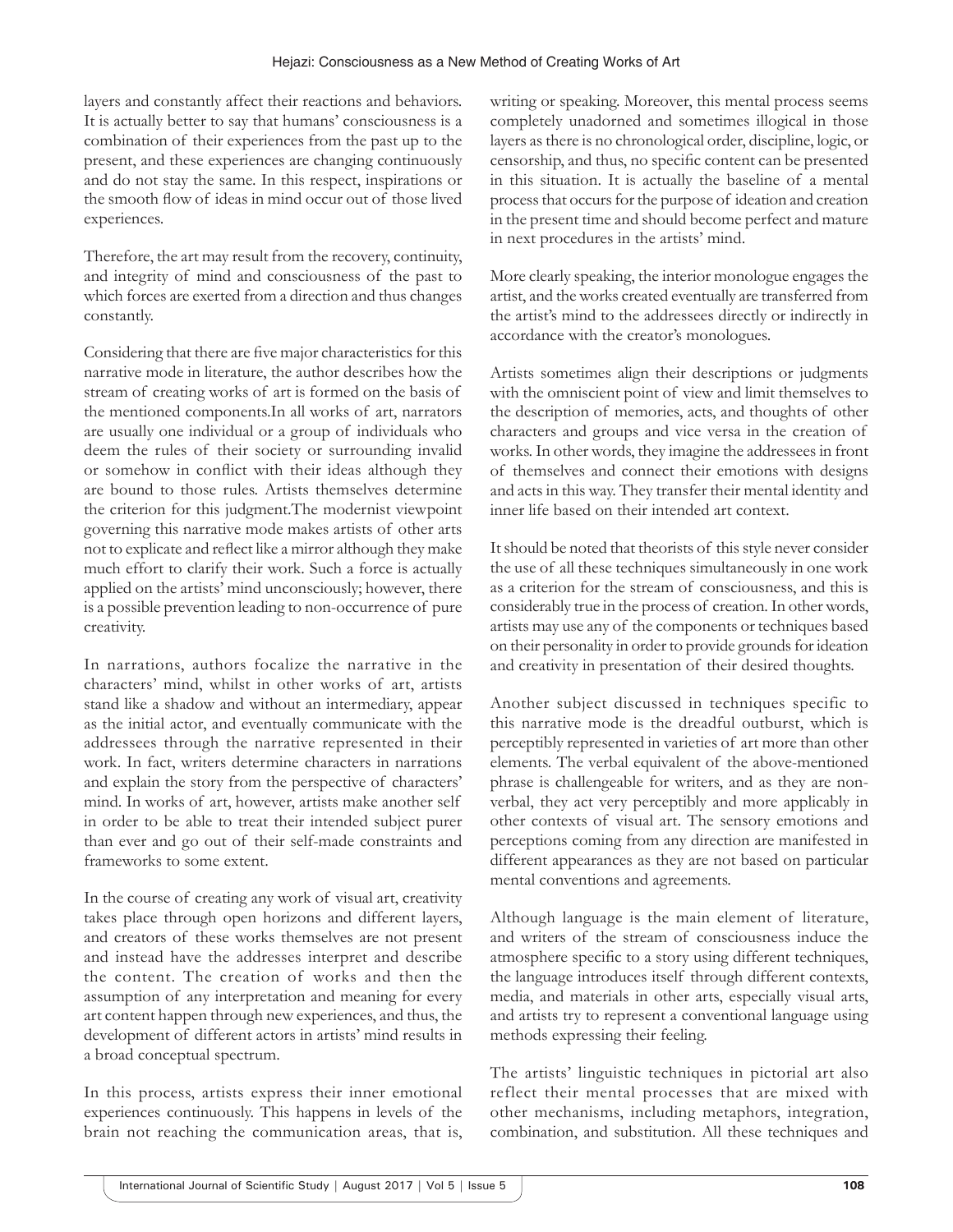mechanisms actually take place to make the language and message of the work close to the artists' mentalities and eventually increase the perception of the work by a wide range of people.

It is absolutely clear that the use of each above-mentioned mechanisms in every work is not proper and not the same. The reason is that the use of each mechanism finally results in the induction of certain spaces and manifestations. In modernist works, all techniques together are highly involved with ambiguity in the process of making the language of mind close to its picture in different frames. In fact, addressees facing any kind of art work or content engage in a type of ambiguity when they are supposed to directly communicate with the mental contents of the creator without any explanation from the creator of that art content or work. Generally, disorganized, inconsistent, and ambiguous contents in mind appear through ambiguous evident implications or certain markings. However, it should not be disregarded that artists try their best to do reproduction with utmost similarity in order to be better perceived. Disturbances and ambiguities in a work are presented at different qualities and appear in a way that the addressees are categorized on the basis of their own reading. In other words, the addressees do not perceive the content in the same way, and each of them reach different levels of layers and perceive a part of the content.

Another element used by writers to reflect the fluidity of their thoughts in the stream of consciousness is the lyrical quality. This element is accomplished using techniques, such as metaphor and symbolization. The lyrical element in works of art may occur both in the mental view of the artists' self and in representation of their art as in symbolism that acts like a corridor through which artists pass to express their intentions and goals and more clearly to represent what is going on in their mind. Given that one of important aspects of art is the amount of communication with the addresses and comprehensibility of the art content at different levels, artists try to express their desired concepts through similes and metaphors. Moreover, if the artists' view or attitude toward their desired subject is developed very unconventionally, the work of art is hardly perceived or not perceived in some occasions.

Artists also use other methods for making the language and context of their intended art close to their mind. Association is one of the processes occurring in this regard. Artists actually can freely evoke their associations regardless of the fact that this is reasonable or not depending on a direct connection they have had with their desired subject in the past or at present or certain or different experiences they have in mind. Furthermore, artists' beliefs about myths, public beliefs, or cultural traditions may influence their decision-making in this regard. This mechanism actually depends on the artists' mental characteristics; the extent to which it is used by artists. The use of a personal or public style also may influence the concepts they intend to represent or process and even introduce a different method as a new language or point of view. This can be an effective factor for artists in creating a new style, viewpoint, and expression in which they somehow reach self-knowledge and achieve a specific personal style that is closer to their true self and arises from their heart, mind, and emotions after passing through the whole process and referring to different layers of their mind. This principle is considered an important element in art in order that works created in any ground enjoy stronger power for communication.

Of all the characteristics mentioned for this narrative mode, time is the most important characteristic. Time is resolved through moving in different layers of mind, and the influence of artists' experiences up to now leads to the argument that the past and future are somehow eliminated. Events in modern visual arts are like contrasts between external or objective time and internal or subjective time of artists, and this method of using elements occurs in a different way in order to show the modern nature of these works of art. These two times are actually ignored as the visual creator reaches intuition at the present time. Therefore, the temporal continuity is totally disturbed and then rebuilt based on the creator's desire and perception. These artists' sudden references to the past providing the ground for current events and also communication bridges that are then developed with the future in mind all arise from psychological and philosophical events in the artists' mind and are made in their attitude. This process actually suggests the elimination of narrative times in the artists' mind and eventually results in creation and ideation in the present time. The result is like an intuition achieved at the end of the process.

Different methods of writing should be reviewed in order to scrutinize methods of implementing this narrative mode in the literature. As the different methods of writing and marking in the literature make the language of mind close to the writing, different techniques of representation are used to do so in visual arts by artists. For instance, executive techniques, even the type of colors or manner of drawing, in the painting art may allow artists better connect their mind with their work and thus increase the comprehensibility of that work.

The lack of temporal succession or emotional constellations in a work is the representation of events in the past and future without chronological order in the artists' mind and can be exhibited in visual works better than in the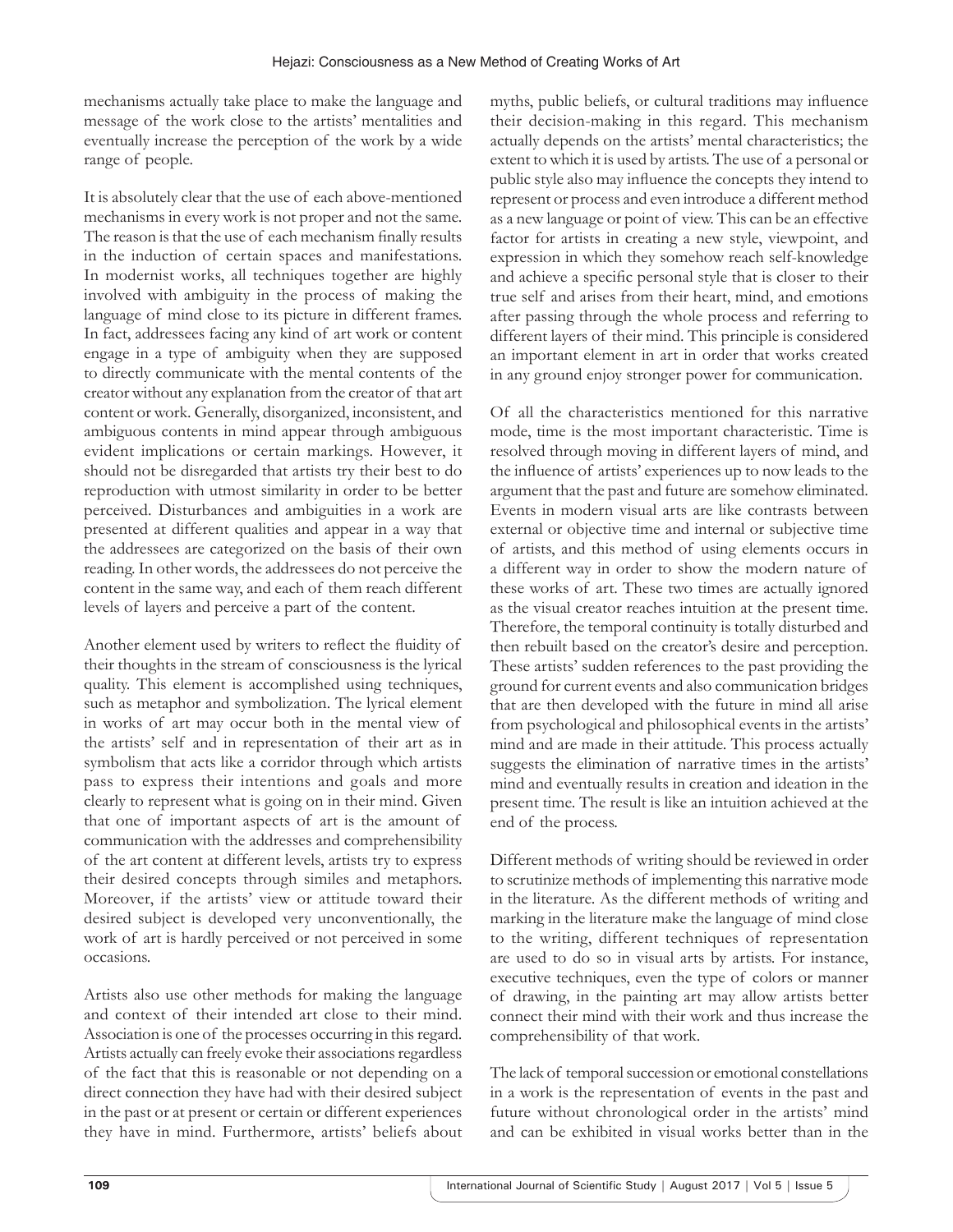literature. A main subject repeated in the artists' mind makes the eyes move and eventually attracts the attentions and again emphasizes the subject and artists' mind more than before.This spatial process engages the addressees' viewpoint and mind to the artists' will and is born from the heart of artists, and all these items occur to create a perfect work different from other works. This process happens to develop a public style, which would be known as the artist's personal method, in the society and can become eternal in line with the time as a certain style in some occasions. Resolving times and spaces in this way, artists can enter the modern or postmodern world.

The whole process eventually occurs following a simple spark in the artists' mind leading to the final decision when creating a work. Furthermore, the initial spark may develop prosperity and epiphany in addressees at the time of representing a work besides improving the work. The spark is that point of epiphany that is highly important for creators of works of art. This is actually the final point of the process making artists reach pure intuition and create the purest works. Another noticeable point is that some processes occurring in the stream of consciousness make references to the future possible. When addressees watch a work of art, and when the artist is creating it, mental functions are manifested within different frames, such as the imagination about the future, desires, and events, and the realistic mind of the addressees and artist breaks the time and disturbs its order.

Artists making advantage of the stream of consciousness do not intend to introduce and follow a narrative; rather, they find a different kind of freedom in representation of the levels of their own unconscious and semiconscious mind and can create a different work of art through visualizing their feelings and emotions and outflow of these feelings and emotions in their mind, without already thinking about the design of the work. Given that the addressees are considered very important in this mode, empathy with the work and possibility of experiencing the creator's mentalities upon representation of that work result in production of a new story, and this is one of the major characteristics of modernization. However, the public, not intellectuals and critics, should determine the pleasantness of works as this mode allows the addressees have various perceptions and subjective mentalities and thus can be deemed popular and also unique at the same time.

Following the foregoing, it should be noted that the creator's mentalities are used only as the primary material for creation of a mental work. Therefore, some personal characteristics of artists are reflected in works. Although it should not be ignored that artists can use their imaginative and creative aspect at different qualitative and quantitative levels in order to able to create a work. However, it is absolutely evident that traces of artists' memories, personal experiences, and mind exist in works exhibited, and thus, the success rate of art contents in connecting the addressees with the artists' mind may be high or low depending on their life. It must be noted that addressees should have sufficient mental experience in order to be able to perceive a work of art and empathize with that work. Eventually, it should be considered that this narrative mode can be an important factor in development of prosperity and epiphany of the creator's mind, reaching pure ideas and new attitudes, and creating a work of art as it frees contents of the unconscious levels of mind and presents them unreasonably and disorderly.

### **REFERENCES**

- 1. Allott, Miriam, 2001, Novelists on the Novel, MohammadaliHaghshenas, Tehran, Markaz Publications.
- 2. Barth, John, 2008, The Literature of Replenishment Postmodernist Fiction, postmodern literature, Payam Yazdanjoo, 3rd ed., Tehran, Markaz Publications.
- 3. Barthes, Roland, The Death of the Author, Structuralism, post-structuralism, and literary studies, Group of authors, FarzanSojoodi, Tehran, Art Center of Islamic Propagation Organization.
- 4. Barthes, Roland, Writing Degree Zero, 1999, Translated by ShirindokhtDaghighiyan, Tehran, Hermes Publications.
- 5. Bayat, Hossein, 2004, Time in Stories of the Stream of Consciousness, Literary Research Quarterly (pp. 7-32), No. 6.
- 6. Bayat, Hossein, 2011, Narration in the Stream of Consciousness, Tehran, ElmiFarhangi Publications.
- 7. Bradbury, Malcolm, Coexistence of Time and Timeless, Adineh Journal (p. 31), No. 86.
- 8. Chadwick, Charles, 1996, Symbolism, Mehdi Sahabi, Tehran, Markaz Publications.
- 9. Daiches, David &Stolworthy, John, 1995, Theory of the Novel, Hossein Payandeh, Tehran, Nazar Publications.
- 10. Edel, Leon, 1988, The Modern Psychological Novel, Nahid Sarmad, Tehran, Shabaviz Publications.
- 11. Forster, E. M., 1974, Aspects of the Novel, Ebrahim Younesi, Tehran, Amir Kabir Publications.
- 12. Halperin, John, 1995, Theory of the Novel, Group of Authors, Hossein Payandeh, Tehran, Nazar Publications.
- 13. Jakobson, Roman, 1997, Fundamental Methods in Language Knowledge, KouroshSafavi, Tehran, Hermes Publications.
- 14. Jakobson, Roman, 2001, Structuralism, post-structuralism, and literary studies, Group of authors, FarzanSojoodi, Tehran, Art Center of Islamic Propagation Organization.
- 15. Jung, Carl Gustav, 1991, Man and His Symbols, Tehran, Amir Kabir Publications.
- 16. Kettle, Arnold, 1995, An Introduction to the Modern Novel, Theory of the novel, Hossein Payandeh, Tehran, Markaz Publications.
- 17. Lloyd, Genevieve, 2001, Being in Time: Selves and Narrators in Philosophy and Literature, ManochehrHaghighi, Tehran, Dashtestan Publications.
- 18. Meghdadi, Bahram, 2003, Proust's Writing Style, Samarkand (Marcel Proust special issue) (pp. 39-46), 1<sup>st</sup> year, No. 2.
- 19. Mirabedini, Hassan, 1998, Hundred Years of Iranian Narration, Tehran, Cheshmeh Publications.
- 20. Mirsadeghi, Jamal &Mirsadeghi, Meimanat, 1998, Dictionary of Narration, Tehran, Ketab-e Mahnaz Publications.
- 21. Mirsadeghi, Jamal, 2001, Elements of the Novel, 4<sup>th</sup> ed., Tehran, Sokhan Publications.
- 22. Norton, 1997, Analytical History of English Literature in Norton's Literary